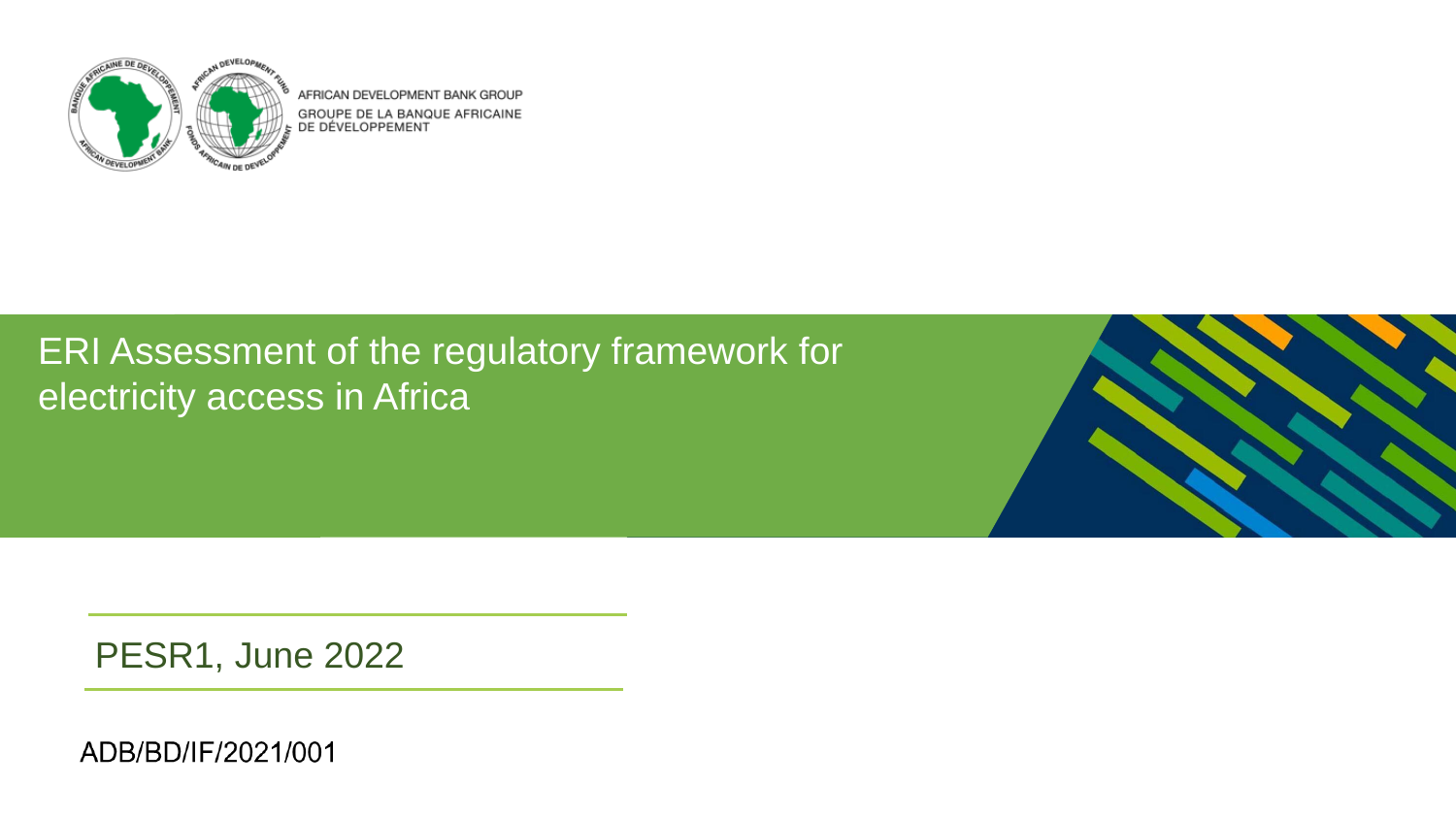| <b>OUTLINE</b> |                                                   |  |
|----------------|---------------------------------------------------|--|
| 00             | <b>Background</b>                                 |  |
| 01             | <b>What is the ERI</b>                            |  |
| 02             | <b>ERI results on electricity access framwork</b> |  |
| 03             | <b>ERI findings on electrity access framwork</b>  |  |
| 04             | <b>Conclusion</b>                                 |  |
|                |                                                   |  |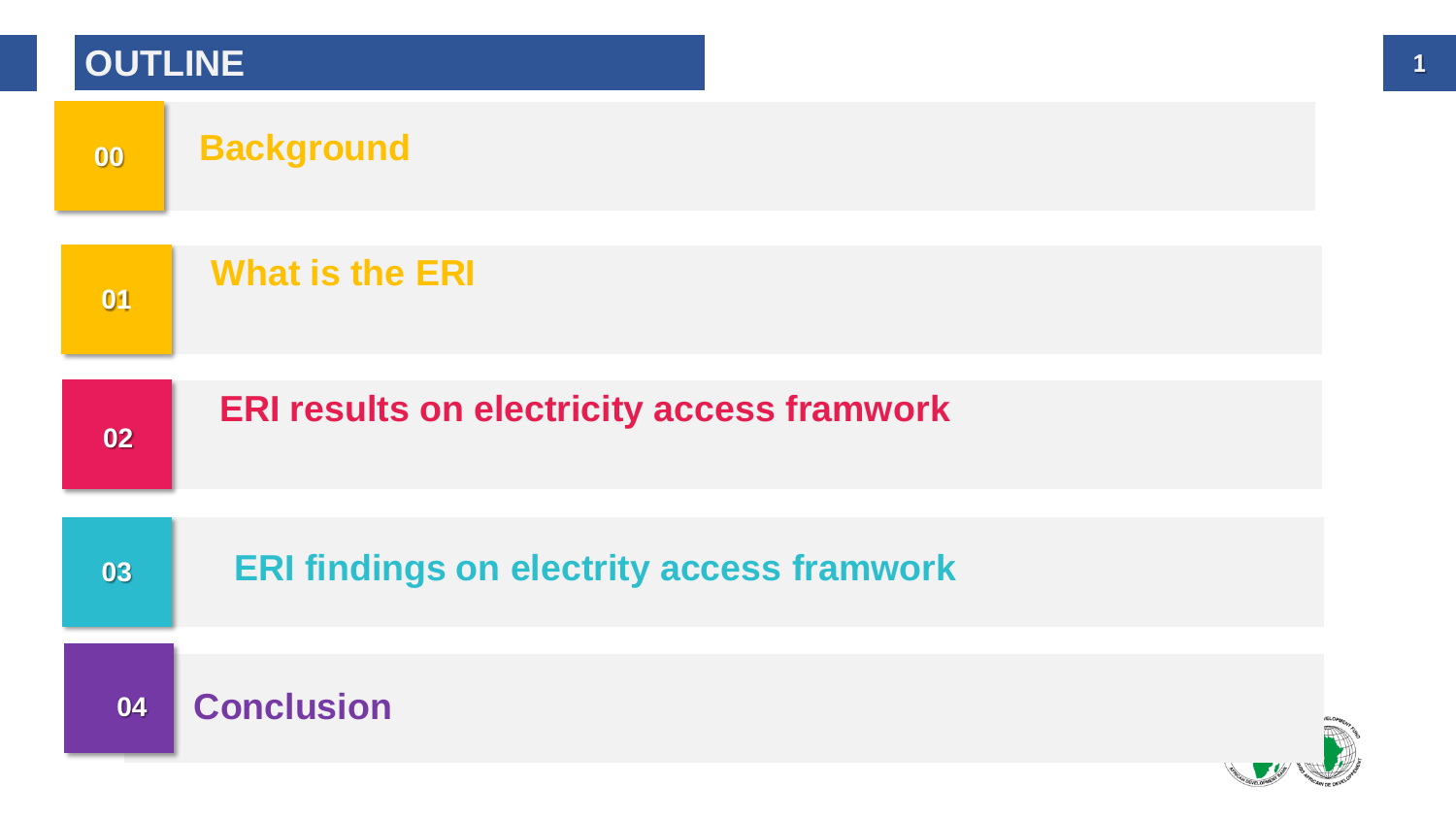### **Background 2**

## THE BANK'S HIGH 5's (Priority Areas)

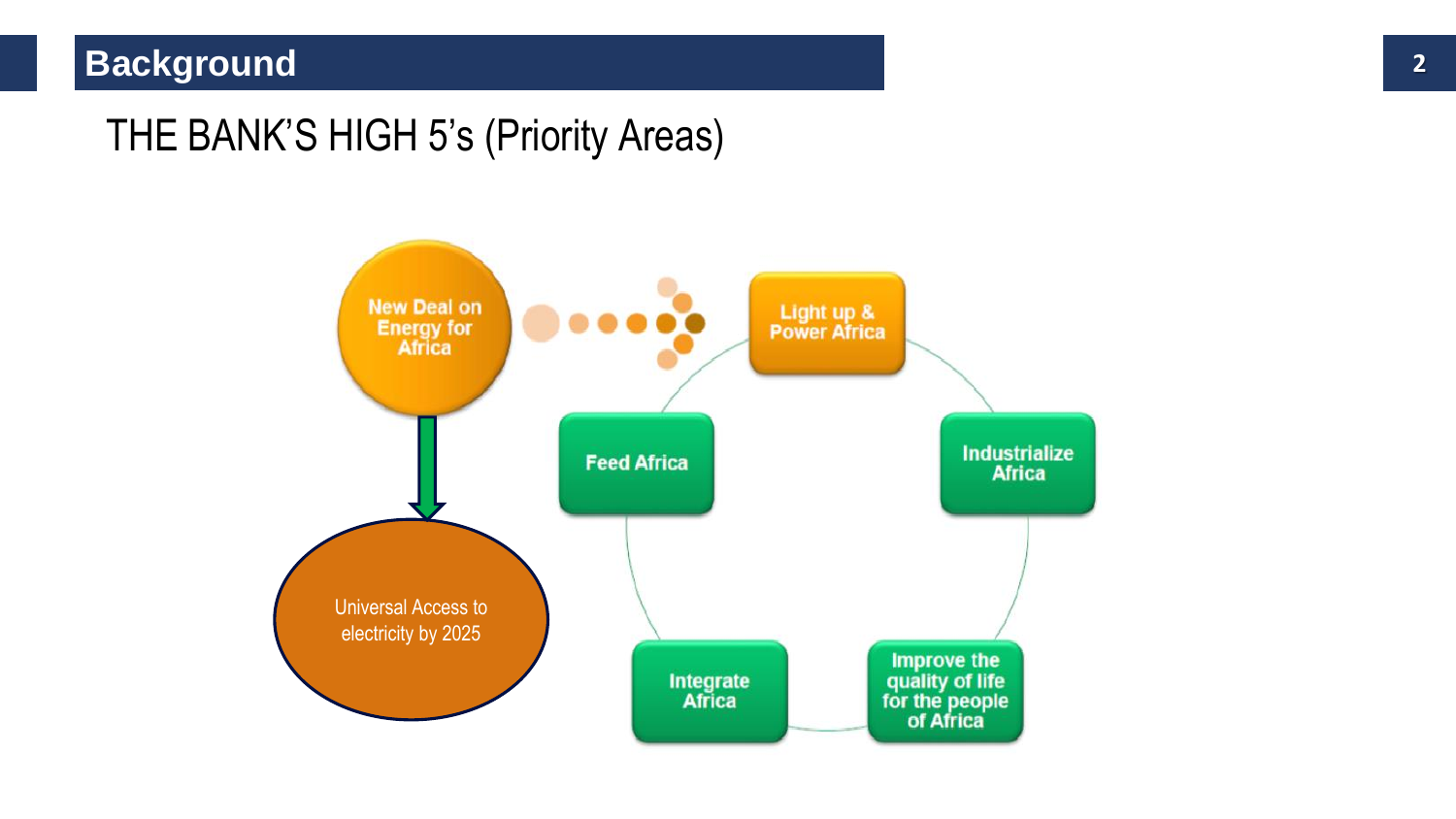### **Achievements and partnerships 3**

#### **Under the NDEA, the AfDB provides support to African Governments in establishing relevant energy policy and transparent regulatory frameworks to attract private investment**

The Bank supports the creation of enabling environment along 3 Pillars

| <b>Policy</b> | Policy Dialogues and Engagements, Country and Regional Strategy Papers, Support for policy initiatives and<br>programmes, |
|---------------|---------------------------------------------------------------------------------------------------------------------------|
|               | The IPP procurement programme has been a key programme on policy                                                          |

#### **Regulatory**

- Regulatory Assessment, Diagnosis, Benchmarking and Advisory, Technical Assistance for Regulatory Initiatives
- The Electricity Regulatory Index for Africa (ERI) has been the flagship initiative of the Bank

#### **Statistics**

- Data Consolidation, Analysis and harmonization, Knowledge Sharing, Capacity building
- The Flagship initiative here is the Africa Energy Portal (AEP) One-stop shop for information and data on energy sector of Africa

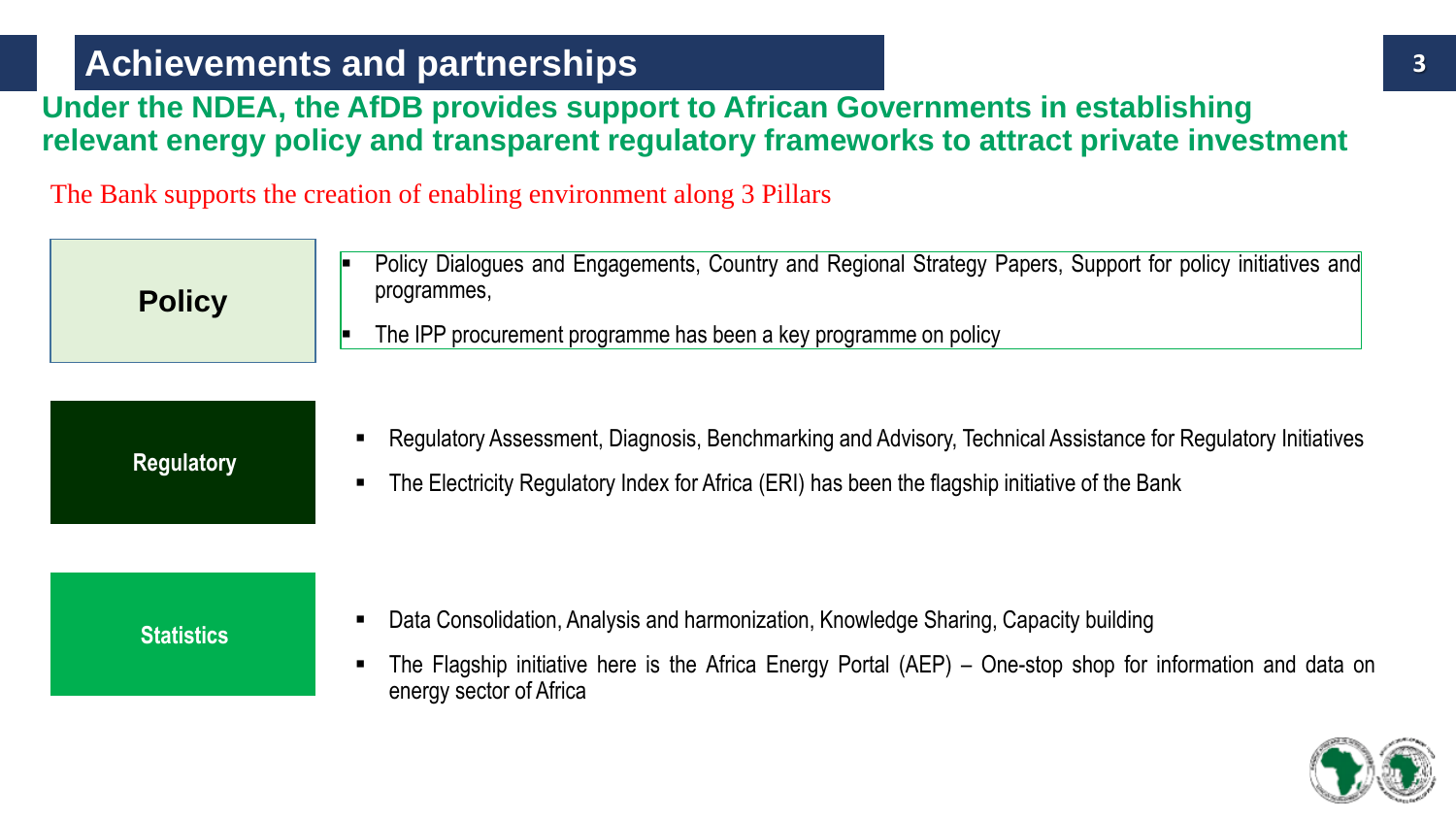#### **Achievements and partnerships**

**ERI is an empirical assessment of the Regulatory Environment and Performance of Electricity Regulators in Africa**

- The ERI instrument includes **benchmarks based on a continuously growing, proprietary database of utilities and regulators across the African continent**. It also tests the actual impact of the regulator's actions on the power sector to:
	- ➢ Assess underlying regulatory **factors that impact performance**
	- ➢ Understand regulatory shortcomings to **identify a set of interventions for success**
	- ➢ **Prioritize the intervention programs needed** to improve regulatory performance
	- ➢ **Regularly track ongoing progress** and catch potential issues early on

**4 EDITIONS COVERING 43 COUNTRIES SINCE 2018**



ERI data collection is through bespoke surveys completed by electricity regulators and power utilities from participating countries

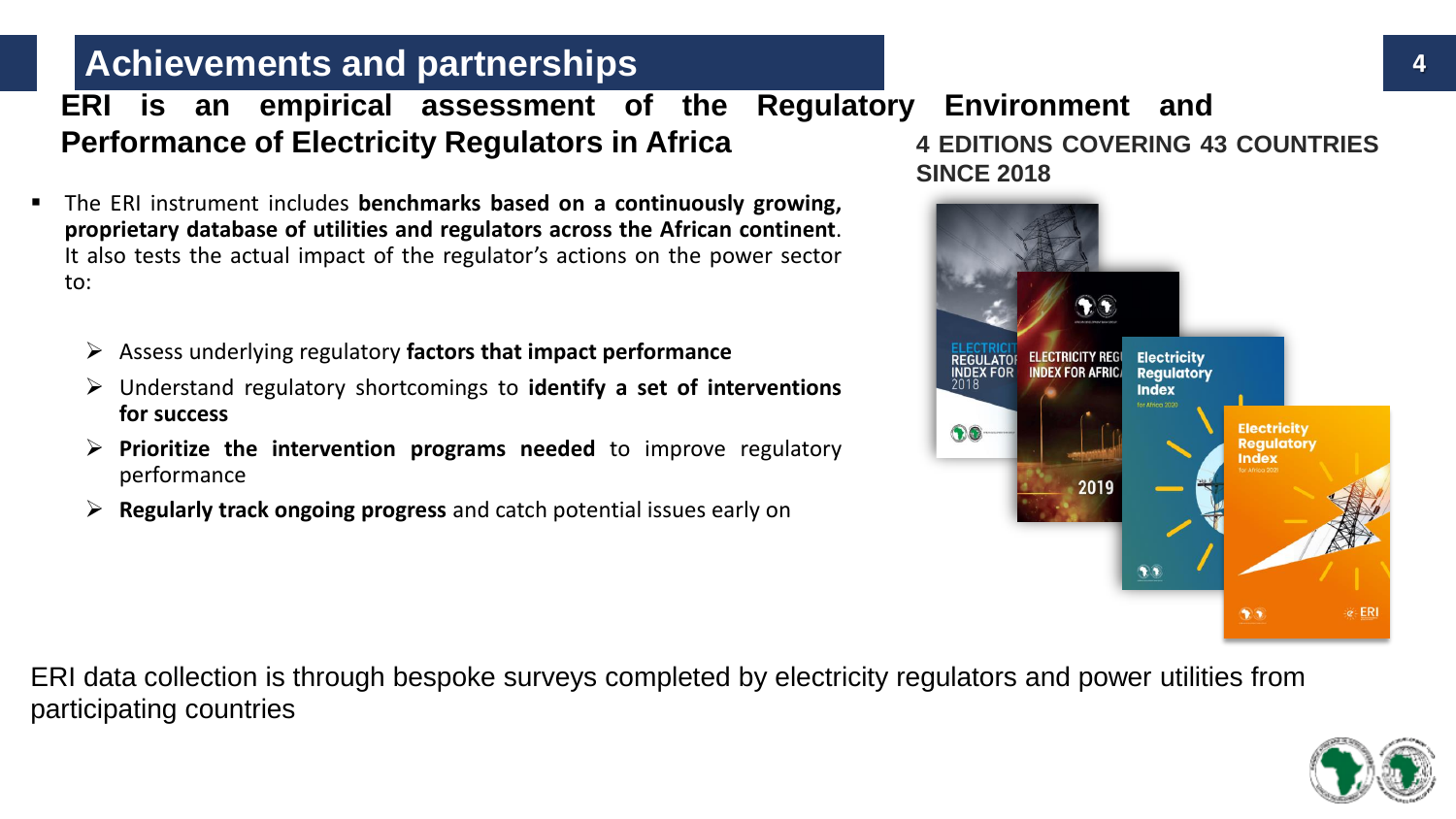### **What is ERI (1)** 5

### ERI is a composite index made of 3 sub-indexes or regulatory Pillars

#### **Regulatory Governance Index (RGI)**

*"Institutional and legal design of the regulatory system and framework within which decisions are made"* 

This is the *"how"* of regulation and is generally work done by policy makers in the design of the regulatory framework



*"Actual decisions, whether explicit or implicit, made by the regulatory entity or other entities within the government, along with the rationale for the decisions"*

This is the *"what"* of regulation and is the regulatory actions towards achieving sector policy objectives



#### **Regulatory Outcome Index (ROI)**

*"Assesses the impact of regulator's actions and decisions on the performance of the power utility and consumers" It is a measure of the extent of achieving sector objectives*

The *"so what"* of regulation

Each Pillar has indicators and sub-indicators that are aggregated to form the composite score for that pillar

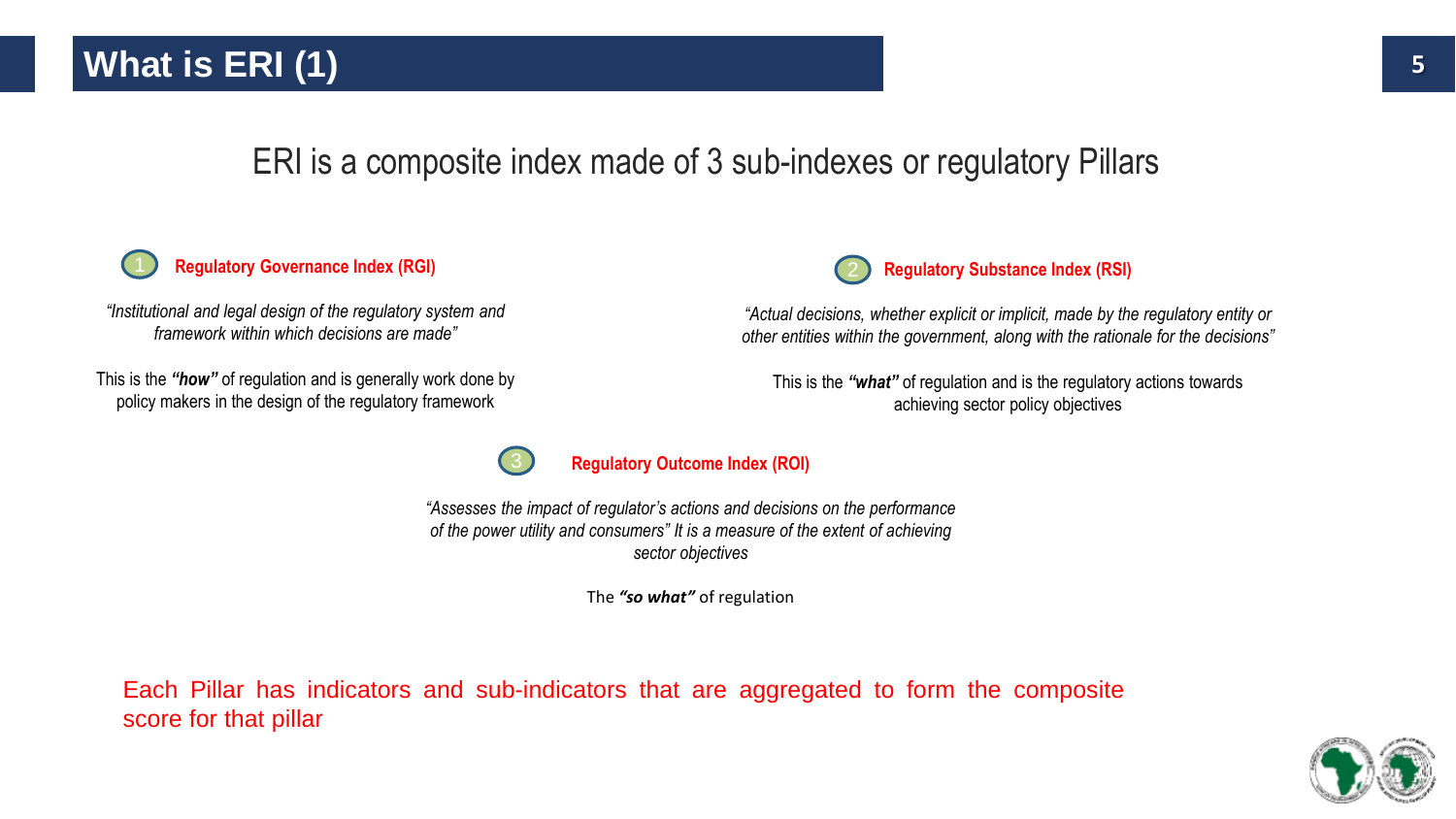## **REGULATORY ASSESSMENT INDICATORS**

**The ERI highlights the performance of a designated regulatory system based on 18 indicators spread across the 3 regulatory pillars and makes appropriate recommendations** 

|                                                                                                                                                                                                              | <b>ERI SUB-INDEXES</b>                                                                                                                                                                                                       | <b>RECOMMENDATIONS</b>                                                                                                                                                    |                                                  |                                                                                                                                                                                                                                                                                                                                                                                          |                                                                         |                                           |
|--------------------------------------------------------------------------------------------------------------------------------------------------------------------------------------------------------------|------------------------------------------------------------------------------------------------------------------------------------------------------------------------------------------------------------------------------|---------------------------------------------------------------------------------------------------------------------------------------------------------------------------|--------------------------------------------------|------------------------------------------------------------------------------------------------------------------------------------------------------------------------------------------------------------------------------------------------------------------------------------------------------------------------------------------------------------------------------------------|-------------------------------------------------------------------------|-------------------------------------------|
| <b>Regulatory Governance</b><br><b>Index</b><br><b>RGI</b>                                                                                                                                                   | <b>Regulatory Substance Index</b><br><b>RSI</b>                                                                                                                                                                              | <b>Regulatory Outcome Index</b><br><b>ROI</b>                                                                                                                             |                                                  | SHORT TERM (1-2 years)<br>Legal, Policy and Frameworks for off-grid                                                                                                                                                                                                                                                                                                                      | <b>Country A</b>                                                        | <b>Country B</b>                          |
| 1. Legal Mandate<br>2. Clarity of Roles and<br>Objective<br>3.Independence<br>4. Accountability<br>5. Participation<br>6. Transparency of Decisions<br>7. Predicatbility<br>8. Open Access to<br>Information | 1. Economic Regulation<br>2. Technical Regulation<br>3. Licensing Framework<br>4. Institutional Capacity<br>5. Renewable Energy<br>Development<br>6. Mini-grid and Off-grid<br>Systems<br>7. Energy Efficiency<br>Deveopment | 1. Financial Performance and<br><b>Competitiveness</b><br>2. Quality of Service Delivery<br>(Commercial and Technical)<br>3. Facilitation of Electricity<br><b>Access</b> | <b>ACTION-ORIENTED</b><br><b>DIAGNOSTIC TOOL</b> | systems<br>Tariff Guidelines and Methodology<br>Grid Code<br>Simplified Licensing Framework<br>Technology Specific PPAs<br><b>MEDIUM TERM (3-4 years)</b><br>Establish Specialized Bodies for rural<br>electrification<br>Amend Laws for Budgetary Independence<br>Develop and Adopt Minimum Energy<br>Performance Standards and Energy<br>Labelling<br>Capacity Building Tariff-Setting | 30 <sup>2</sup><br>$\mathcal{R}$<br><b>Country A</b><br>30 <sup>2</sup> | <b>Country B</b><br>For illustration only |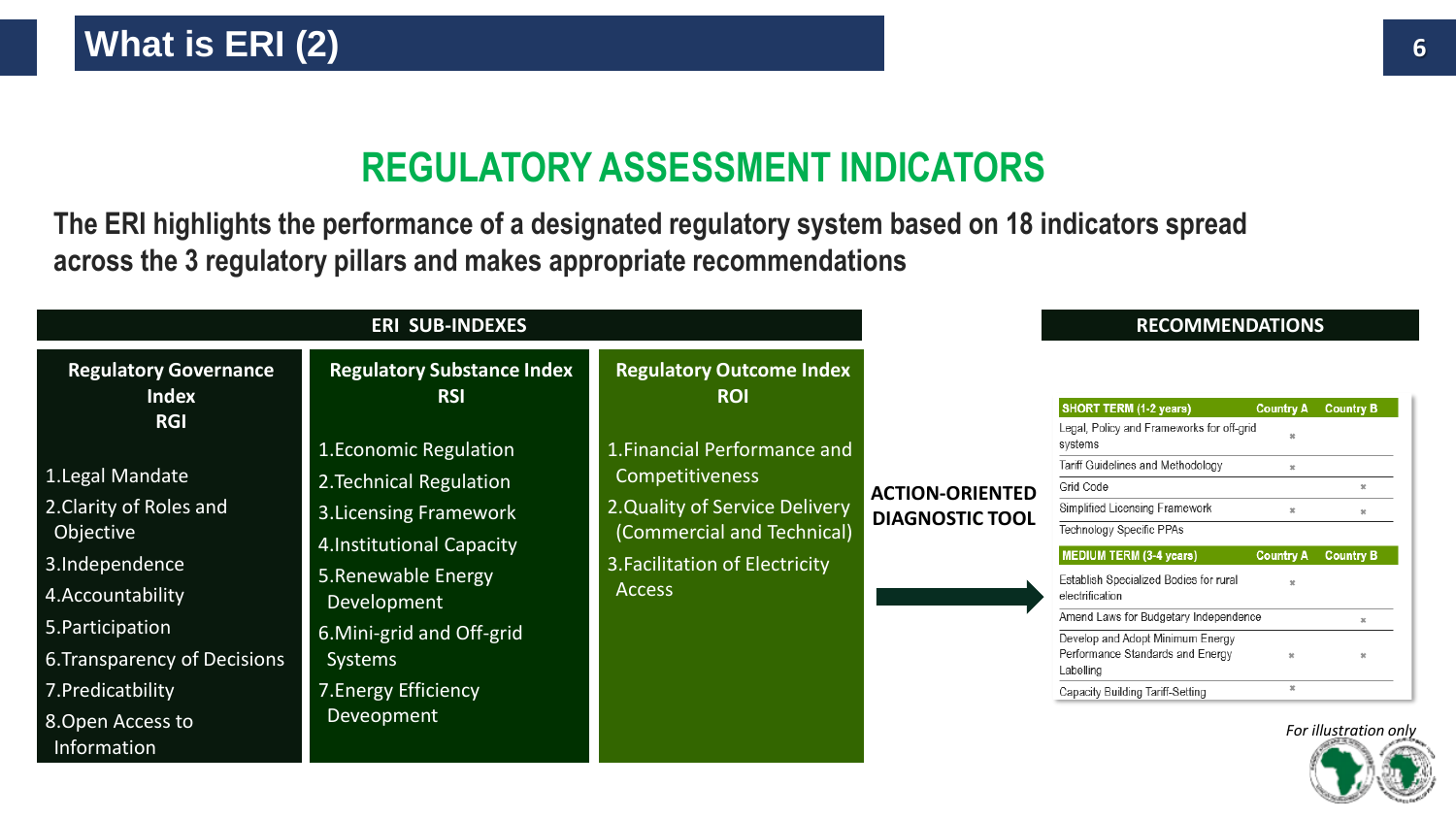# ➢Licensing framework

# ➢Mini-grid and off-grid system regulations

➢Access to electricity themselves

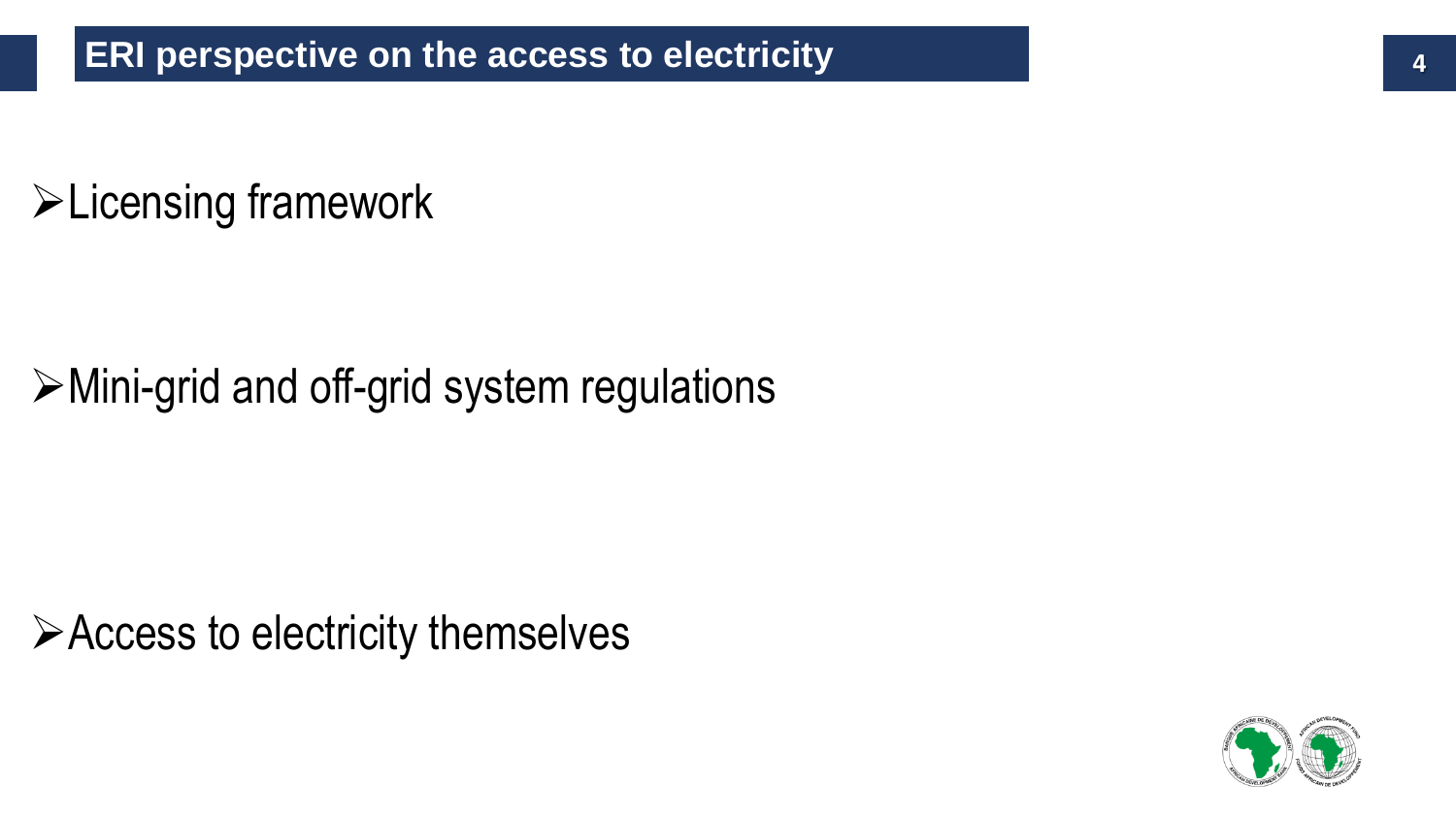## ❖**Licensing Framework**

Licensing Framework sub-indicators was on of the lowest under RSI.

In 40% (24 countries) of the countries surveyed, the absence of simplified or light-handed frameworks for licensing procedures for off-grid and small-size systems does not facilitate the development of renewable energy and the supply of

electrical energy to localities with a small population.

However, more countries are developing and publishing transparent procedures to guide investors in the acquisition of

requisite licenses to enter the power sector.



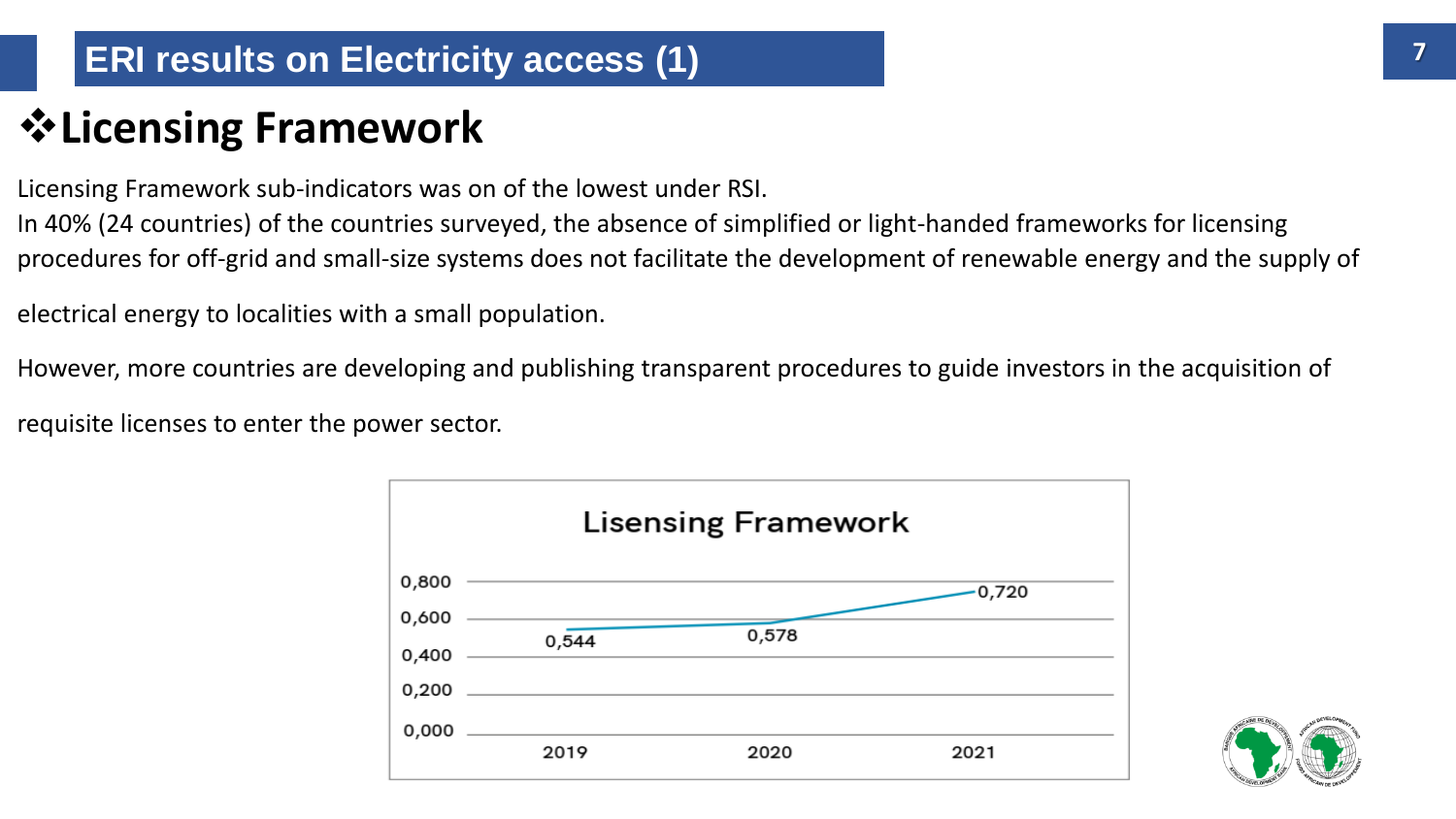## ❖**Licensing Framework**

What lags is the development of separate light-handed licensing frameworks for off-grid and small sized systems to facilitate their deployment, although such systems could support rural electrification.

Between 2019 and 2021, eleven countries (Togo, Niger, Mozambique, Madagascar, Liberia, Botswana, Morocco, Guinea,

Gambia, Burkina Faso, Angola) have developed licensing frameworks.

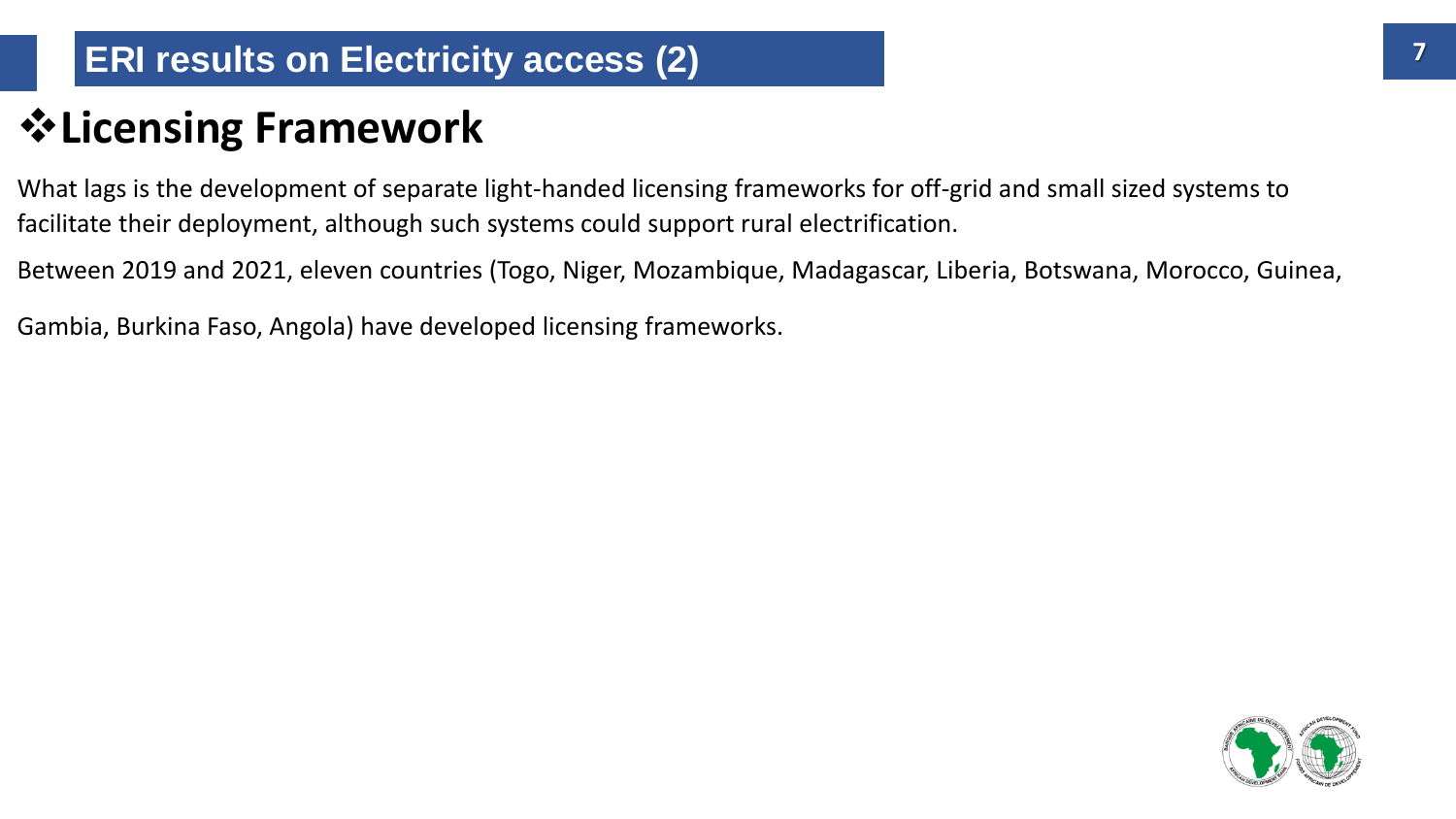## ❖**Mini-grid and Off-grid Systems**

This indicator assesses the regulation of mini grids, the development and implementation of regulatory frameworks, as well as the expertise and experience of the regulators' staff in these areas.

The average score was 0.627 in the yellow band. There are mini-grid regulations in 26 countries and national programs in 28 countries to promote mini-grids. Twenty-two countries have national electrification plans that set out leastcost electrification pathways, but 15 countries do not have them. Twenty-two countries have regulatory policies that allow private mini grids to sell mini-grid electricity to the grid.

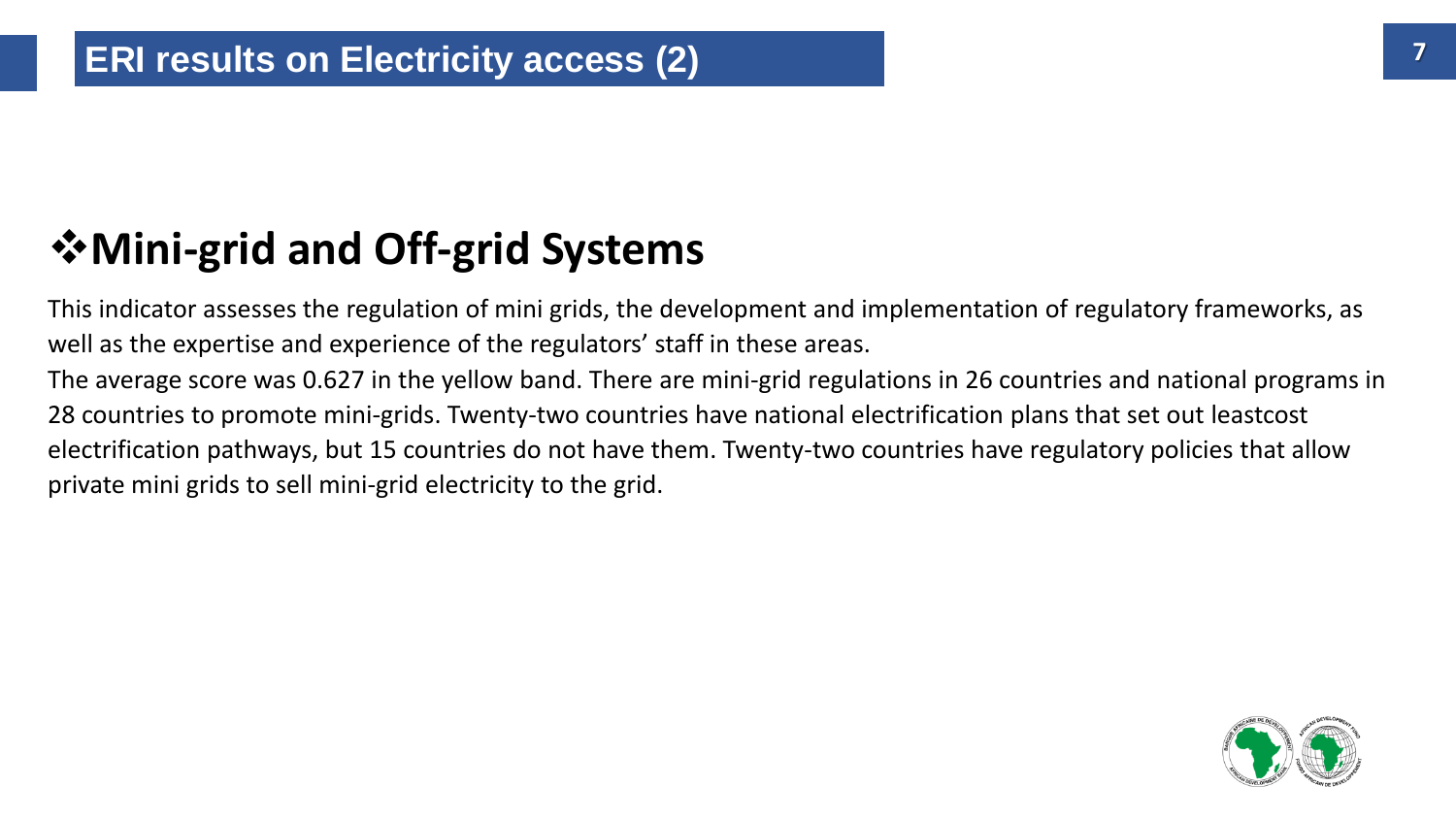## ❖**Mini-grid and Off-grid Systems**

Incentives available include duty exemptions to support mini-grid development in 28 countries, capital subsidies in 18 countries, and grants in 21 countries. Standards have been developed for mini grids in 23 countries and there are connection codes in 24 countries. Mini grid specific licensing regimes are available in 21 countries. There are national programs to support standalone systems in 24 countries. Incentives on offer include duty exemption for stand-alone systems in 21 countries, capital subsidies in 12 countries, and grants in 13 countries. There are quality standards for stand-alone systems in 22 countries. Installer certification is a requirement in 22 countries to ensure a

high standard and safety of installations.

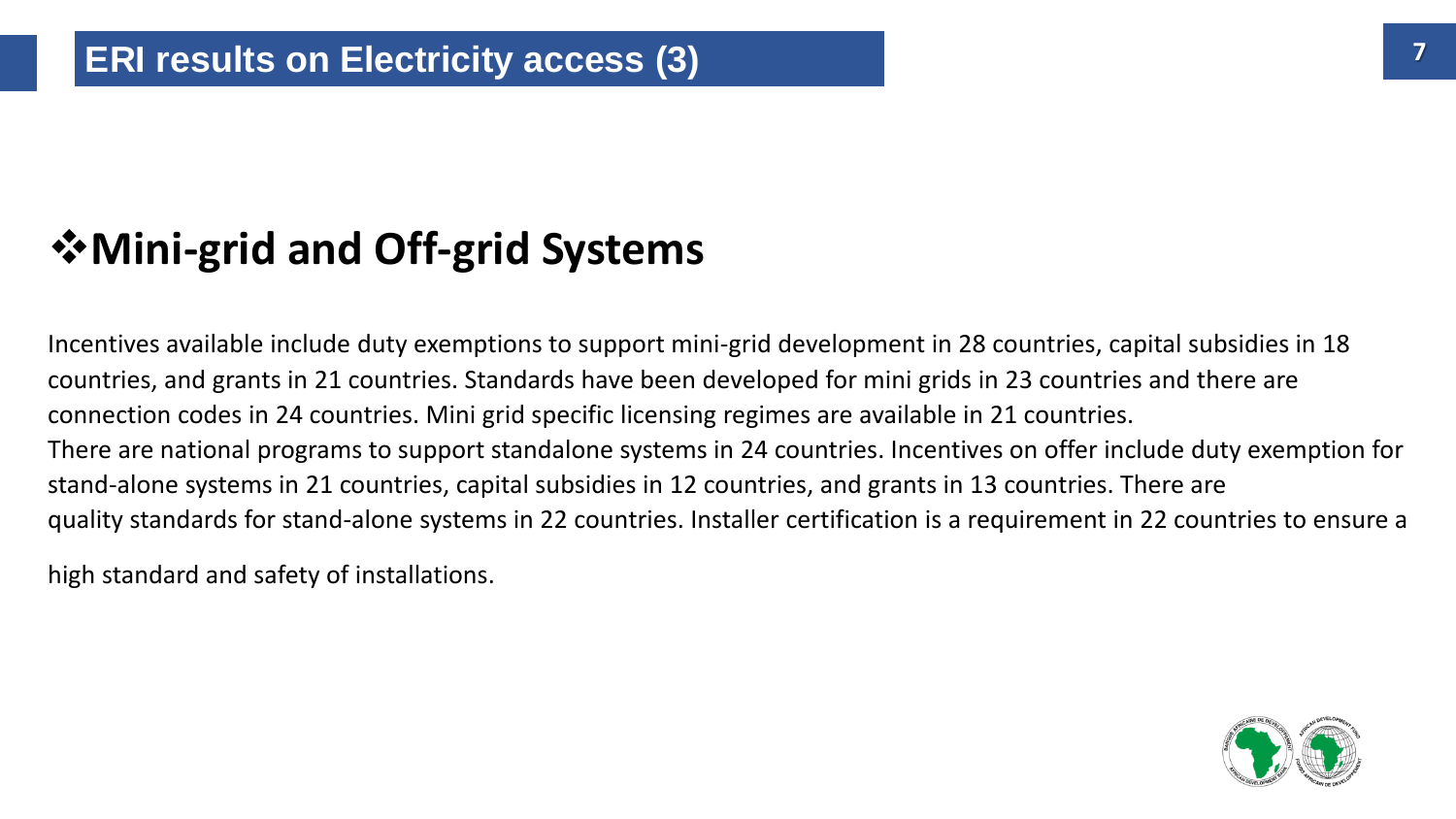#### **ERI results on Electricity access (4)**

## ❖**Facilitation of electricity access**

- ❖ The average score for this indicator is the highest of the three ROI indicators, at 0.363.
- place aimed at providing ac
- 





Figure 19: Country Performance by ROI Indicators and Number of Countries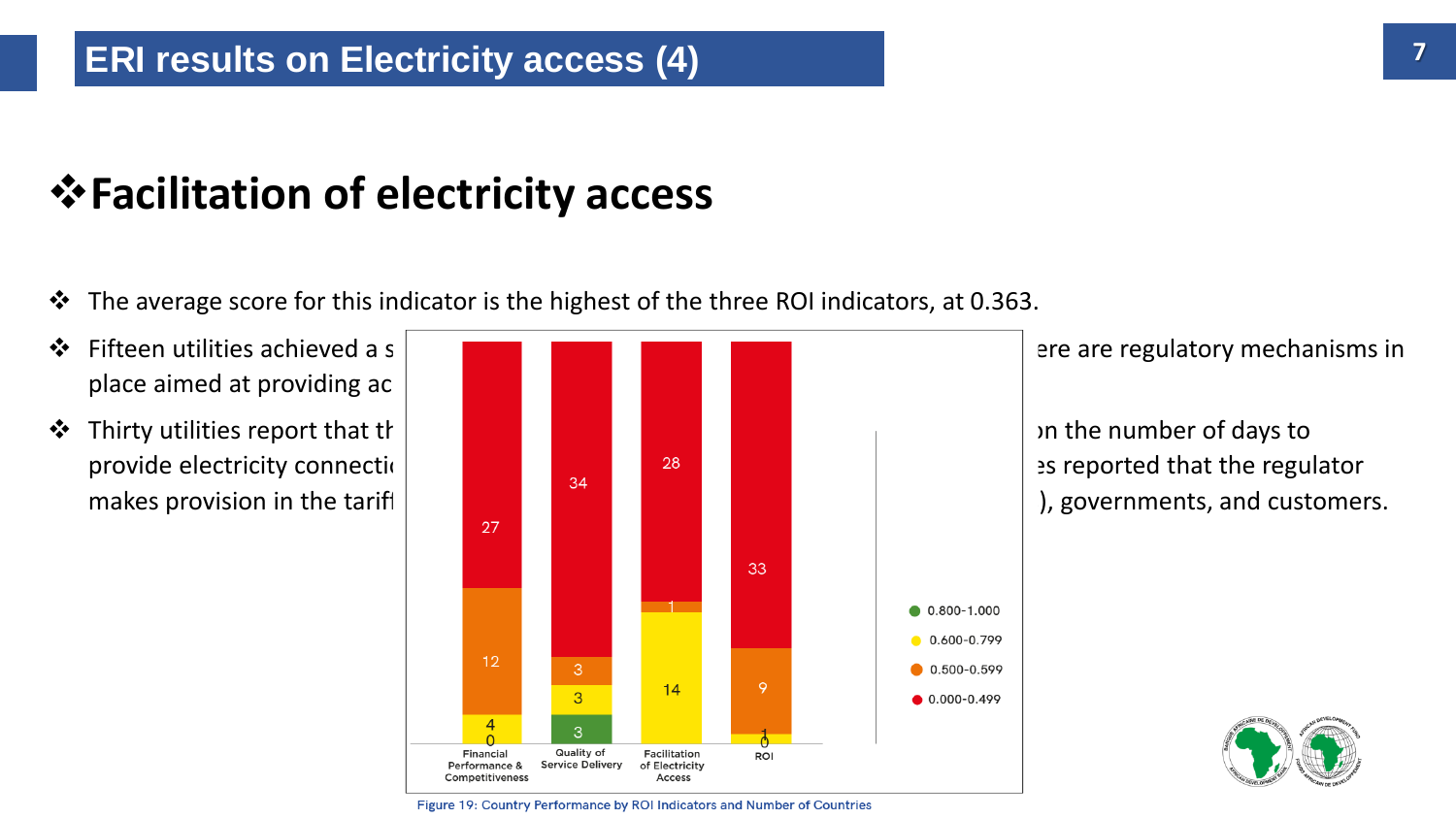❖ Most of the electricity companies in the region are insolvent and cannot expand access without budgetary support provided by their respective governments. This is often unavailable. Consequently, expanding access to electricity in Sub-Saharan Africa will require as a priority, strengthened regulation and commitment from governments. This includes setting cost-reflective tariffs first and determining the impact of cross-subsidization between cities and rural areas. Following these, support can be solicited from international development partners and institutions, as well

as the private sector

❖ Regulatory reforms should therefore be designed to reduce barriers to investment and to attract both the foreign and domestic private sectors to provide electricity access to rural and isolated communities. This could be through mini grids and stand-alone systems. Examples of incentives could be mechanisms to buy out investments in mini grids, when grids are extended to off-grid areas before affected mini grid developers/investors have recouped their

investments.

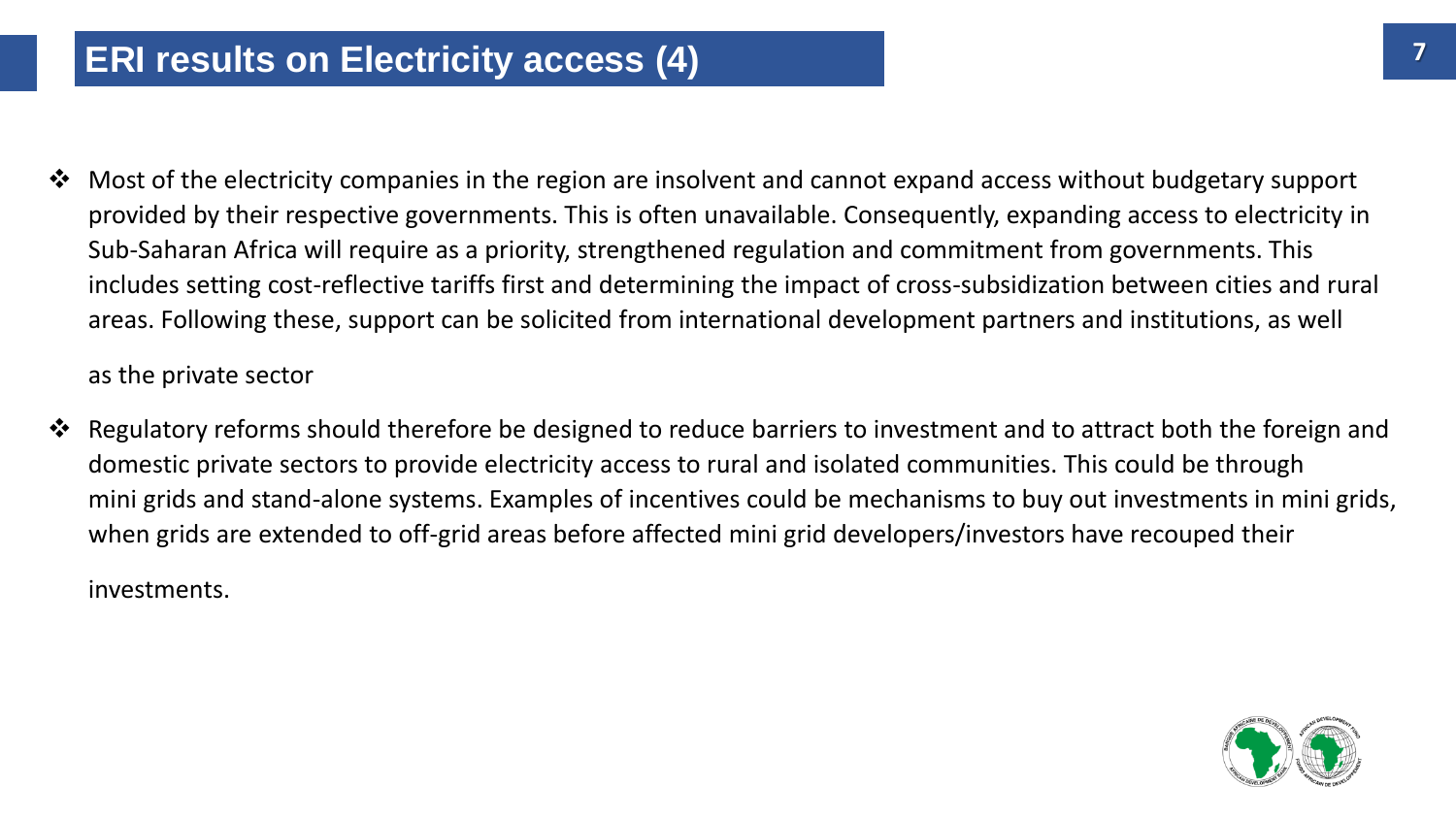The ERI assesses the advancement of the electricity to access of framework through the lenses of the ERI following sub-indicators: licensing framework, minigrid and off-grid system and facilitation of access to electricity

The report has found tremendous challenges as well as numerous breakthrough in the different endeavours that will elaborated further in the future webinars of this serie.